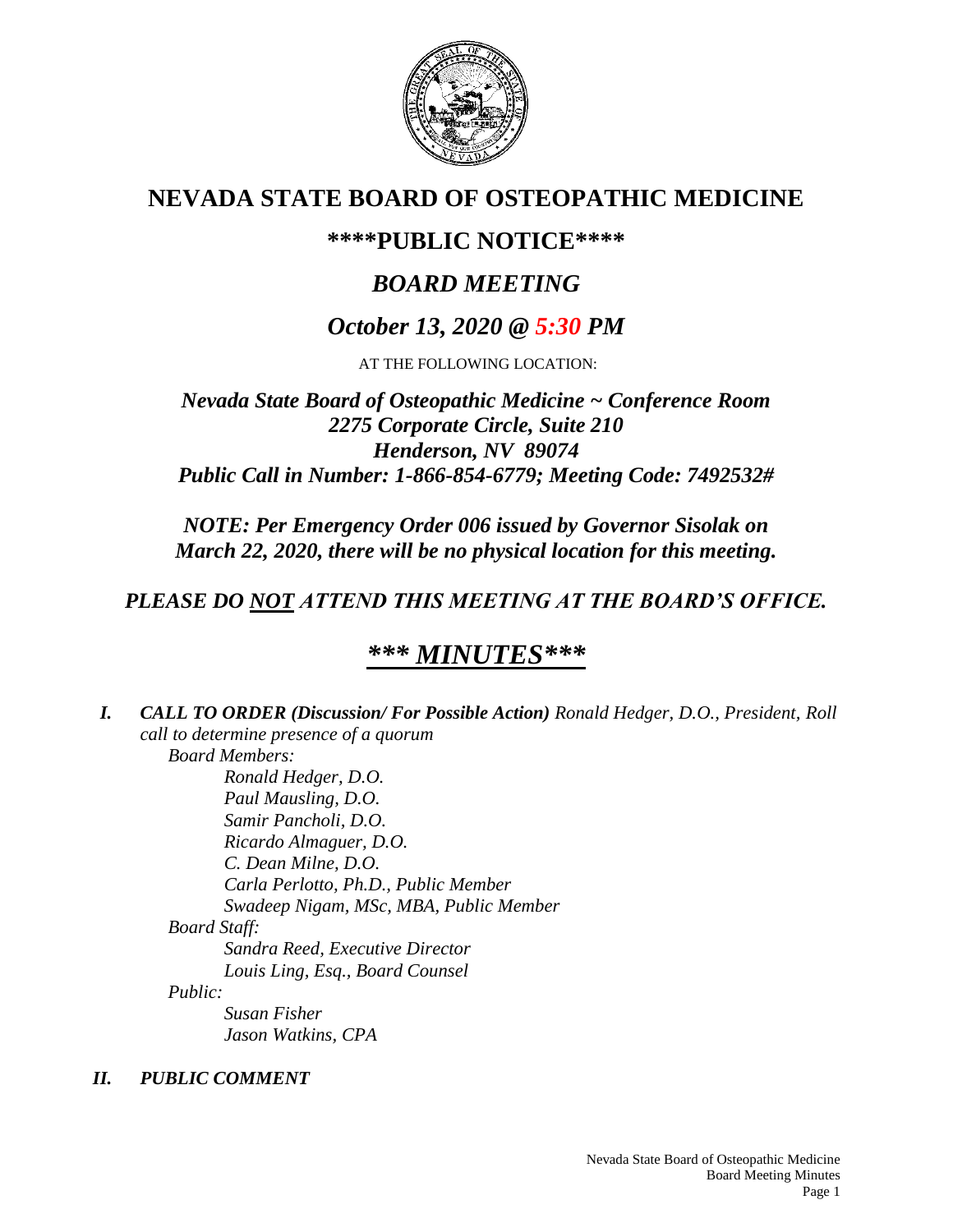**NOTE**: *Prior to the commencement and conclusion of a contested case or a quasi-judicial proceeding that may affect the due process rights of an individual, the board may refuse to consider public comment. See NRS 233B.126.*

Susan Fisher, Board Government Affairs representative, updated the Board about impending Bill Draft Requests (BDR), including one for a required CME regarding opioid prescribing and one for collection of demographic data from the medical licensing boards. There is a bill addressing licensure of veteran's surviving spouses and active military personnel, as well as their spouses, to change the terms of the license by endorsement and the tracking of applications of spouses of veterans. The same bill also includes removing the fingerprint requirement for only military and veteran applicants.

*III. APPROVAL OF BOARD MEETING MINUTES (OPEN AND CLOSED)FROM SEPTEMBER 8, 2020 (Discussion/For Possible Action) Ronald Hedger, D.O., President* Mr. Nigam made a motion to approve the minutes from September 8, 2020; seconded by Dr. Mausling. There being no discussion, all of the minutes were approved by the Board.

### *IV. CONSENT AGENDA TO GRANT LICENSURE FOR OSTEOPATHIC PHYSICIANS, PHYSICIAN ASSISTANTS AND SPECIAL LICENSES (Discussion/ For Possible Action) Ronald Hedger, D.O., President*

*Under this item the Board may consider the recommendations of the Executive Director and/or President/Vice President to grant licensure to the below listed applicants. The Board may remove any applicant's name from the consent motion, but may not discuss the contents of the application for licensure without the applicant present following proper notice pursuant to the open meeting law.*

### **Osteopathic Physician Name Specialty**

*Rey Agatep, D.O. Pediatrics Darshana Amin, D.O. Neurology Ryan Doucette, D.O. Emergency Medicine Eric Fete, D.O. Emergency Medicine Musammar Ghani, D.O. Psychiatry Maryjane Harris, D.O. Psychiatry Nathan Kubeldis, D.O. Internal Medicine Jordan Shively, D.O. General Surgery Andrew Timothy, D.O. Internal Medicine Christopher Way, D.O. Neurology Chaoran Yu, D.O. Internal Medicine*

*Erin Davis, PA-C Alexander Daves, D.O. Sharon DelRosario Aquino, PA-C Active Not-Working Lyndal Ferreria, PA-C Randall Yee, D.O. John Holbrook, PA-C Frank Lee, D.O. Clarke Lunt, PA-C Eric Evensen, D.O. Kevin Sarna, PA-C Vincent Ho, D.O.*

*Special Licenses NRS.633.411:*

*John Scudiero, D.O. Kingman/Sunrise Clarke Snodgrass, D.O. Kingman/Sunrise*

## *Physician Assistant Supervising Physician*

*Joshua Macke, D.O. Kingman/Sunrise*

Dr. Almaguer made a motion to approve the licensees as written; seconded by Dr. Pancholi. There being no discussion, the Board approved licensure.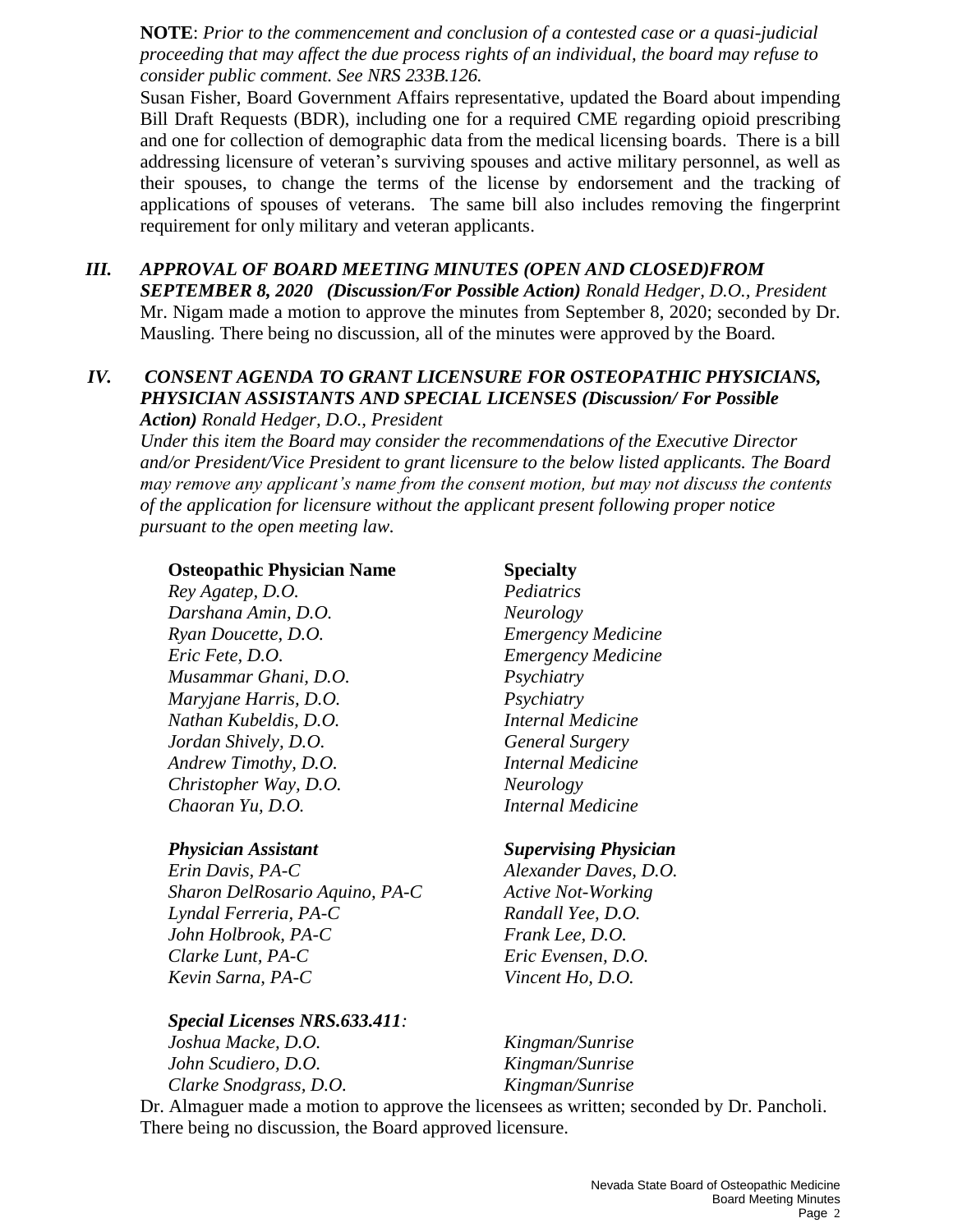# *V. CONSIDERATION/APPROVAL OF FY 2019-2020 AUDIT AS REQUIRED PER NRS 218G.400, (Discussion/For Possible Action) Ronald Hedger, D.O.*

The Board reviewed the FY 2019-2020 audit document and discussed its contents. Dr. Hedger made a motion to approve the audit; seconded by Mr. Nigam. There being no discussion, the Board approved the motion.

## *VI. CONSIDERATION/ACTION REGARDING COMPLIANCE WITH NRS 622.234, INTERNAL POLICY MONITORING WITHDRAWAL OF FUNDS, (Discussion/For Possible Action) Ronald Hedger, D.O., President*

Ms. Reed explained the proposed policy to monitor the withdrawal of funds. The Board considered the policy drafted by Board staff. Dr. Hedger stated that presently the two members required by the policy would be the Board Secretary/Treasurer and Mr. Nigam, who volunteered for do the task at the last Board Meeting. Dr. Hedger made a motion to approve the policy; seconded by Dr. Pancholi. There being some discussion, the Board approved the motion.

## *VII. CONSIDERATION/ACTION TO CREATE BOARD POLICY REQUIRED PER AB 319 (Discussion/For Possible Action) Ronald Hedger, D.O., President*

Mr. Ling explained the legislation and the policy drafted by Board staff, indicating the law now requires the Board to review a petition from a person with a criminal background who may want to apply for licensure in the future and without paying the application fee. The potential applicant would only be required to pay the \$50 fingerprint fee. After the fingerprint report is received, the applicant would appear before the Board to obtain a determination whether a future application for licensure would be approved. The Board must review the petition within 90 days of receiving it. Dr. Hedger made a motion to approve the policy as written; seconded by Dr. Mausling. There being some discussion, the Board approved the motion.

### *VIII. CONSIDERATION/ACTION TO APPROVE BOARD POLICY COMPENSATING STAFF FOR PERSONAL CELL PHONE WHILE CONDUCTING BOARD BUSINESS (Discussion/For Possible Action) Ronald Hedger, D.O., President*

Ms. Reed presented the policy drafted by Board staff and explained the proposed policy for Board staff to receive stipends for use of personal cell phones for business purposes. Ms. Reed obtained updated information from the State Administrative Manual addressing stipends for staff, and she spoke with the Executive Directors of other Boards, who indicated they currently either receive stipends or have Board-issued cell phones for business. A motion was made by Dr. Hedger to approve the policy as written with an addition indicating employees other than the Executive Director would be reimbursed after being mandated to work away from the office for at least ten working days in a given month; seconded by Dr. Milne. There being some discussion, the Board approved the motion.

## *IX. EXECUTIVE DIRECTOR'S REPORT*

- a. Financial Statements Mr. Nigam asked for the two reports to reflect the same endof-month dates.
- b. Licensing
- c. Ms. Reed announced the Board Reappointments for Dr. Hedger, Dr. Milne, and Dr. Mausling. She requested a copy of the oaths that were signed.
- d. Ms. Reed notified the Board members there were a couple of members who have older complaints that need to be reviewed and determined.
- *X. LEGAL REPORT (Discussion/For Possible Action) by Louis Ling, Board Counsel and/or Justin Taruc, Deputy Attorney General*  Nothing to report.